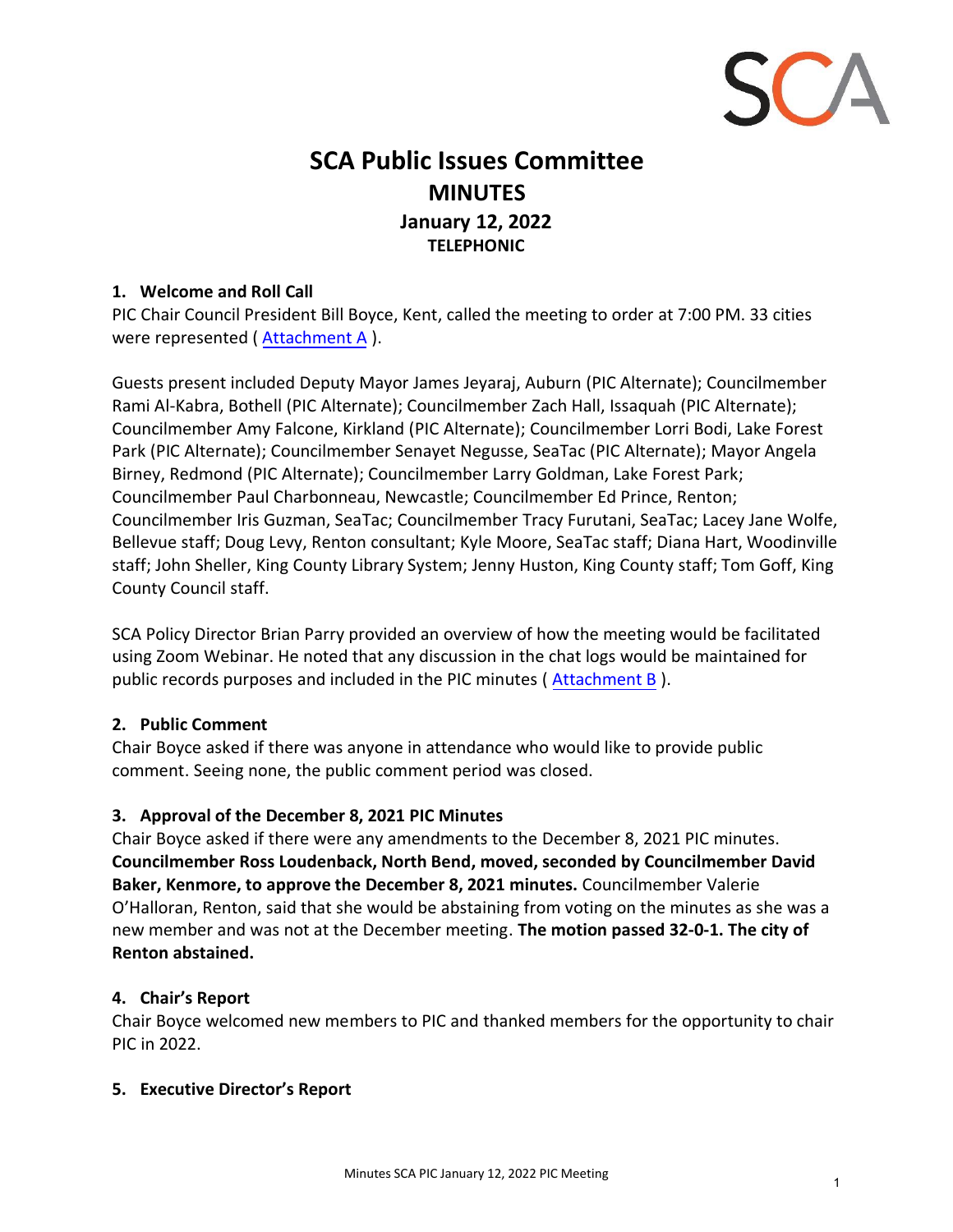SCA Executive Director Deanna Dawson reported on recent SCA activities and upcoming trainings and events.

## **6. PIC Orientation**

SCA Executive Director Deanna Dawson lead members through an [PIC 101 presentation,](http://soundcities.org/wp-content/uploads/2022/02/2022-PIC-101.pdf) providing an orientation on role of SCA and how PIC works to develop policy positions on behalf of the SCA's 38 member cities.

# **7. 2022 PIC Meeting Schedule**

SCA Executive Director Deanna Dawson reported that PIC typically adopts a schedule at its first meeting of the year describing the time and manner of meetings. PIC typically meets on the second Wednesday of each month at 7:00 PM. Due to the COVID-19 public health crisis, the PIC is currently meeting remotely.

**Councilmember Kate Kruller, Tukwila, moved, seconded by Councilmember Joseph Cimaomo, Covington to approve Resolution 2022-1 setting the 2022 Public Issues Committee meeting schedule. There was no discussion. The motion passed unanimously.** 

## **8. 2022 SCA Legislative Agenda**

SCA Policy Director Brian Parry reported the SCA legislative agenda is drafted to reflect legislative priorities found in common in city agendas across the SCA membership. Draft SCA legislative priorities for 2022 were reviewed by the Public Issues Committee (PIC) at its meeting on [December 8, 2021.](http://soundcities.org/wp-content/uploads/2021/12/December-8-2021-SCA-PIC-Packet.pdf#page=24) PIC members provided feedback, which was incorporated into the revised draft legislative agenda where there was consensus and consistency with city legislative agendas received by SCA. A revised draft was distributed to PIC members by SCA staff on December 17 for any additional feedback prior to distribution of the January 2022 PIC packet. PIC voted in December to bring back the draft legislative agenda, with any revisions, to the January 12, 2022 PIC meeting where PIC may take action to recommend final adoption by the SCA board of directors.

Deputy Mayor Traci Buxton, Des Moines, thanked SCA staff for their work on the legislative priorities and noted that she was able to borrow some of the language to help reach consensus on legislative priorities in another forum.

**Mayor Nancy Backus, Auburn, moved, seconded by Councilmember Joseph Cimaomo, Covington, to recommend the 2022 SCA Legislative Agenda, as presented in Item 8, to the SCA board of directors. There was no discussion. The motion passed unanimously.**

## **9. Informational Items**

Chair Boyce noted that there was an informational item in the meeting packet related to upcoming levies and ballot measures.

## **10. Upcoming Events**

Chair Boyce highlighted upcoming SCA events, including:

a. SCA Board Meeting – Wednesday, January 19, 2022 – 10:00 AM to Noon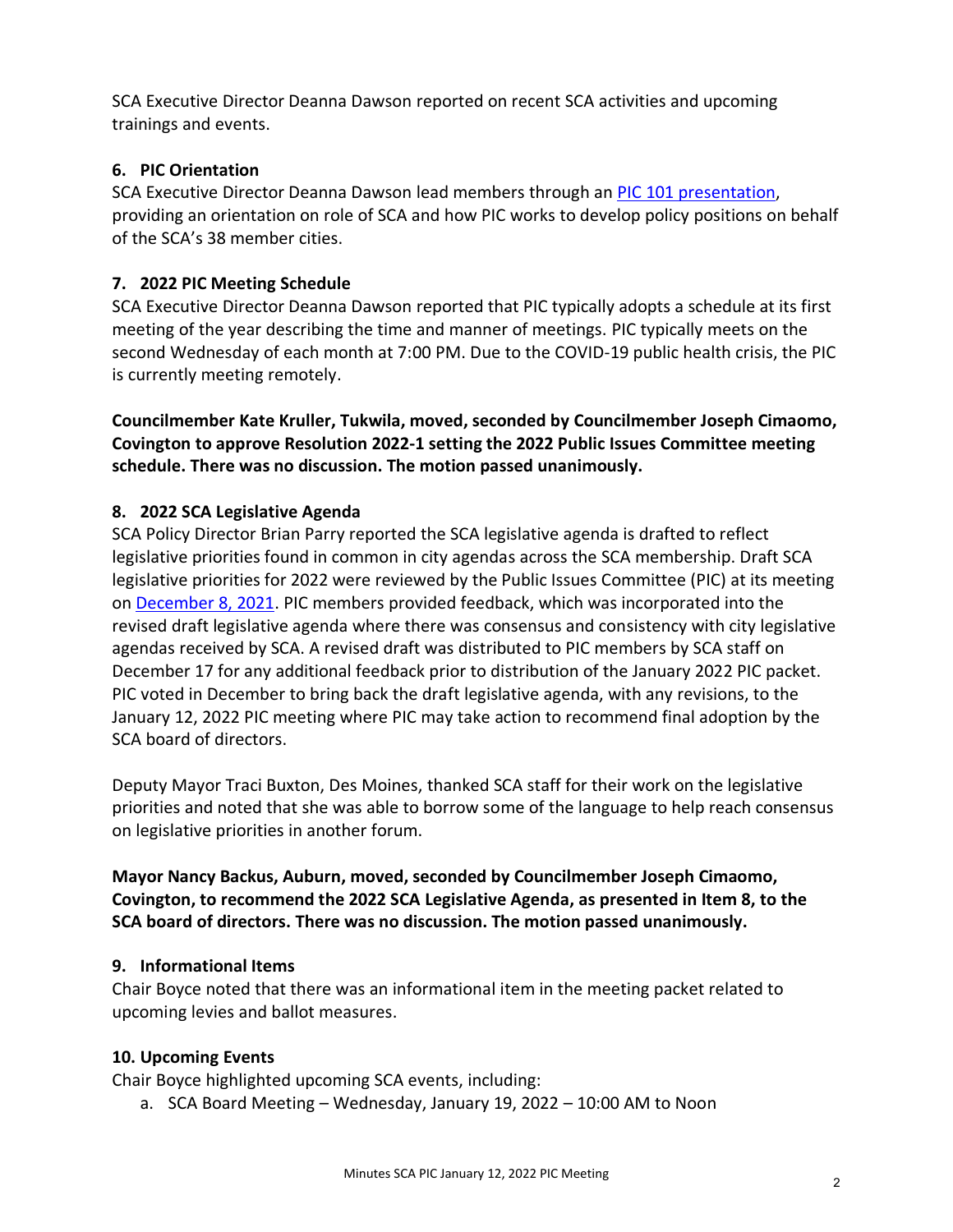b. SCA Public Issues Committee Meeting – Wednesday, February 9, 2022 – 7:00 PM to 9:00 PM

## **11. For the Good of the Order**

Councilmember Vanessa Kritzer, Redmond, noted that she serves on the King Conservation District (KCD) Advisory Committee. She said that elections for the KCD Board of Supervisors would be on January 18, 2022, and members can find out more and registered voters can vote at [www.kcd.org/elections.](http://www.kcd.org/elections)

## **12. Adjourn**

The meeting was adjourned 8:52 PM.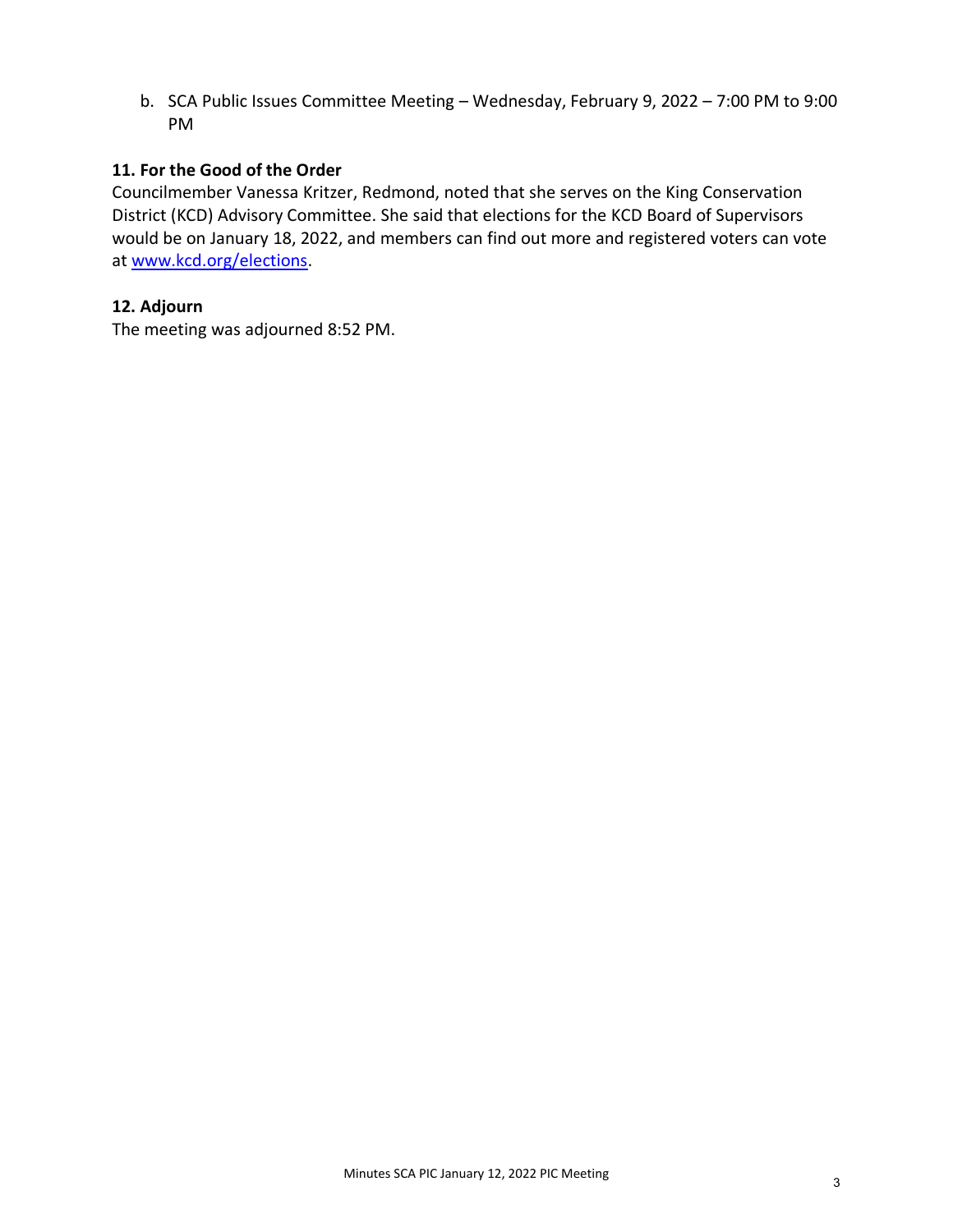#### **Public Issues Committee Meeting January 12, 2022**

| City                      | Representative         | <b>Alternate</b>       |
|---------------------------|------------------------|------------------------|
| Algona                    |                        |                        |
| <b>Auburn</b>             | <b>Nancy Backus</b>    | James Jeyaraj          |
| <b>Beaux Arts Village</b> | Aletha Howes           |                        |
| <b>Bellevue</b>           | Janice Zahn            | Jeremy Barksdale       |
| <b>Black Diamond</b>      | <b>Tamie Deady</b>     |                        |
| <b>Bothell</b>            | <b>James McNeal</b>    | Rami Al-Kabra          |
| <b>Burien</b>             |                        |                        |
| <b>Carnation</b>          | <b>Kim Lisk</b>        | <b>Dustin Green</b>    |
| <b>Clyde Hill</b>         | <b>Marianne Klaas</b>  |                        |
| Covington                 | Joseph Cimaomo         | Kristina Soltys        |
| <b>Des Moines</b>         | <b>Traci Buxton</b>    |                        |
| <b>Duvall</b>             | Michelle Hogg          | <b>Rick Shaffer</b>    |
| Enumclaw                  | <b>Chance LaFleur</b>  | Corrie Koopman Frazier |
| <b>Federal Way</b>        | Susan Honda            | Lydia Assefa-Dawson    |
| <b>Hunts Point</b>        |                        |                        |
| Issaquah                  | <b>Tola Marts</b>      | Zach Hall              |
| <b>Kenmore</b>            | David Baker            |                        |
| <b>Kent</b>               | <b>Bill Boyce</b>      |                        |
| <b>Kirkland</b>           | <b>Kelli Curtis</b>    | Amy Falcone            |
| <b>Lake Forest Park</b>   | <b>Tom French</b>      | Lorri Bodi             |
| <b>Maple Valley</b>       | Sean Kelly             |                        |
| <b>Medina</b>             | Jennifer Garone        |                        |
| <b>Mercer Island</b>      | David Rosenbaum        |                        |
| <b>Milton</b>             | Shanna Styron Sherrell | <b>Tim Cedar</b>       |
| <b>Newcastle</b>          | <b>Linda Newing</b>    | Paul Charbonneau       |
| <b>Normandy Park</b>      | Sue-Ann Hohimer        |                        |
| <b>North Bend</b>         | Ross Loudenback        | <b>Heather Koellen</b> |
| <b>Pacific</b>            | Leanne Guier           |                        |
| Redmond                   | Vanessa Kritzer        | Angela Birney          |
| Renton                    | Armondo Pavone         | Valerie O'Halloran     |
| <b>Sammamish</b>          | Amy Lam                | Kent Treen             |
| <b>SeaTac</b>             | Jake Simpson           | Senayet Negusse        |
| <b>Shoreline</b>          | <b>Chris Roberts</b>   | John Ramsdell          |
| <b>Skykomish</b>          | <b>Henry Sladek</b>    |                        |
| Snoqualmie                | James Mayhew           | Cara Christensen       |
| <b>Tukwila</b>            | Kate Kruller           | Kathy Hougardy         |
| Woodinville               |                        | Rachel Best-Campbell   |
| <b>Yarrow Point</b>       | <b>Katy Harris</b>     |                        |

Cities present at the meeting are **bolded**. Voting representatives present are highlighted.